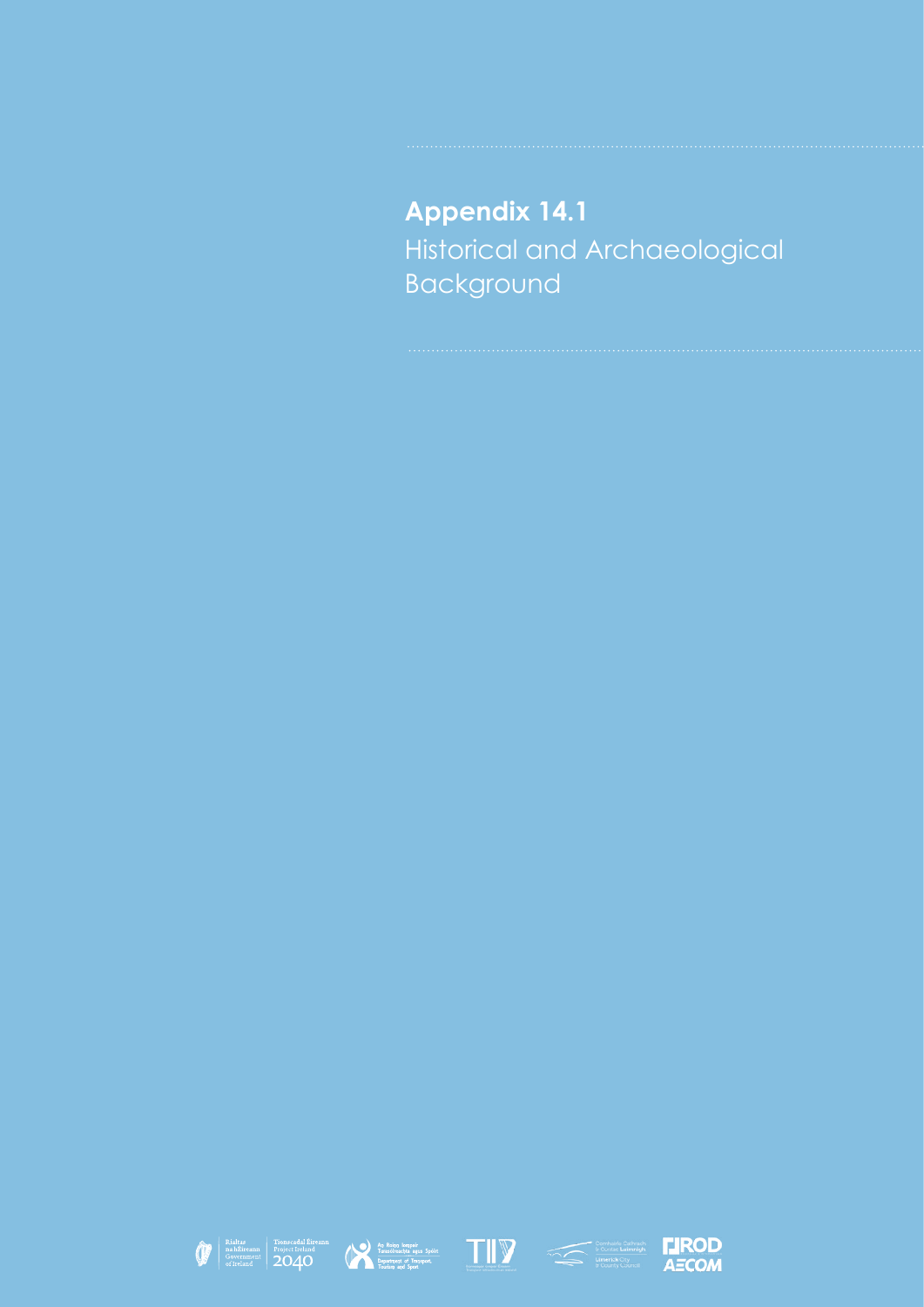## **APPENDIX 14.1 Historical and Archaeological Background**

#### **Prehistoric Period**

#### *Mesolithic Period (c. 8000-4000 BC)*

The Mesolithic Period is the earliest time for which there is clear evidence of prehistoric activity in Ireland. During this period people hunted, foraged and gathered food and appear to have had a mobile lifestyle. The most common evidence indicative of Mesolithic activity at a site comprises of scatters of worked flint material; a by-product from the production of flint implements or rubbish middens consisting largely of shells (Stout & Stout, 1997). The latter are commonly discovered in coastal regions or at the edge of lakes.

Whilst there are no recorded sites of this date located within the environs of the proposed road, a Mesolithic site was excavated in Ballycahane Lower, c. 3.9km southeast of the eastern end of the proposed road in 1986. This site, which consisted of a layer of heat-affected stone lay on and within a deposit of peat, also contained butchered animal bones and was dated to 5036-4792 BC (O'Sullivan 2001, 3; Bennett 1986:37). In addition, a wooden plank that was found within the foreshore of the Shannon Estuary c. 9.8 km north of the proposed road, was also dated to the later part of the Mesolithic period (c. 4789-4551 BC) (O'Sullivan 2001, 71-2). Within the wider context of County Limerick, a late Mesolithic/ early Neolithic axehead and lithics were found within alluvial deposits on the northern bank of the River Shannon as part of the Limerick Southern Ring Road (Bermingham *et al.*, 2013, 45). The most significant discovery of this period and arguably within the country, took place within the townland of Hermitage on the banks on the River Shannon, c. 19km to the northeast of the proposed road. Here two cremations were excavated, the earliest of which dated to  $7550-7290$  (cal)<sup>1</sup> BC. These Mesolithic burials provide the earliest evidence in Ireland for formal burial practices (Collins and Coyne 2006).

Whilst no Mesolithic sites are known within the receiving environment, the size of the proposed road, and the range of topographic and geological features it traverses, including river valleys, peat deposits and areas of high ground, mean that there is general potential for sites of this date to be encountered.

#### *Neolithic Period (c. 4000-2500 BC)*

During the Neolithic period communities became less mobile and their economy became based on the rearing of stock and cereal cultivation. This transition was accompanied by major social change. Agriculture demanded an altering of the physical landscape, forests were rapidly cleared and field boundaries constructed. There was a greater concern for territory, which saw the construction of large communal ritual monuments called megalithic tombs, which are characteristic of the period. In Ireland four main types of megalithic tomb have been identified: court-tombs, portal-tombs, passage-tombs and wedge-tombs. The first three types are earlier in date (pre-2000 BC) and are largely confined to the northern half of the country, while wedge-tombs are slightly later in date and are most numerous in the west and south-west. There are no recorded megalithic tombs located within the receiving environment of the proposed road. However, within the wider area, a wedge-tomb is recorded c. 2.7km north of the proposed road in the townland of Clorhane (LI012-067).

Neolithic settlement, in the form of houses with associated domestic activity, is becoming more common within the archaeological record. Whilst no definitive Neolithic habitation sites have been identified within the receiving environment of proposed road, houses and settlement activity has been recorded in the southeast of the county, at Kilmallock, 22km south of the

<sup>1</sup> Calibrated Carbon 14 date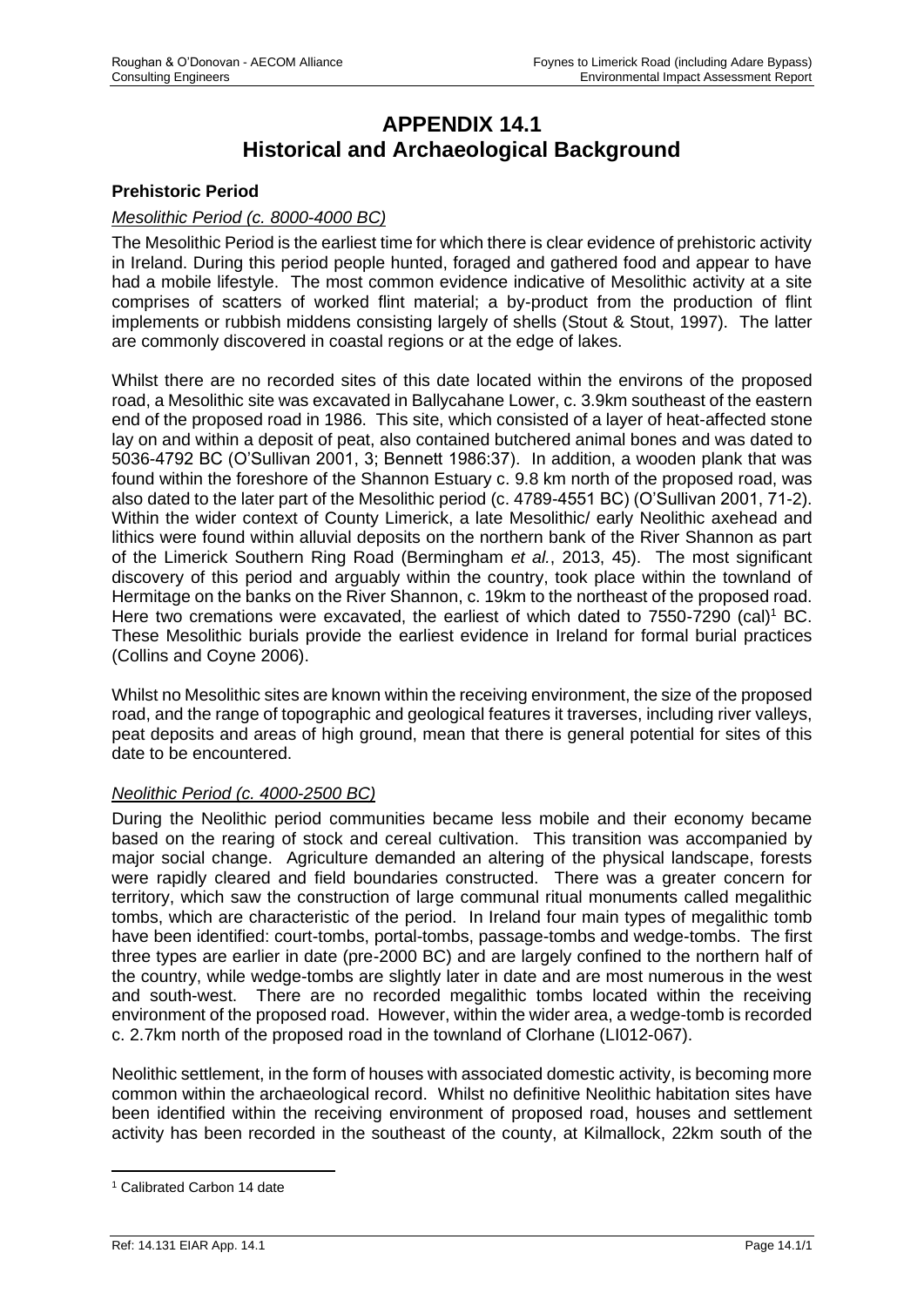proposed road (Gowen 1988, 26-43). A Neolithic enclosure and settlement has also been recorded at Lough Gur, 15.5km southeast of the proposed road (Grogan *et al.* 1987, 305). In addition, two stone axes that are likely to be Neolithic in date, have been recovered from the townlands of Shanbally (4.5km east of Askeaton) and Ballyhomin (1.1km northeast of Askeaton) (National Museum of Ireland (NMI) Files 1985:83 and IA/23/83).

As with the Mesolithic period, no Neolithic sites are known within the receiving environment, however, the size of the proposed road and the range of topographic and geological features it traverses, including river valleys, peat deposits and areas of high ground, mean that there is general potential for sites of this date to be encountered.

#### *Bronze Age (c. 2500-600 BC)*

The Bronze Age was characterised by the introduction of metalworking technology to Ireland and coincides with many changes in the archaeological record, both in terms of material culture as well as the nature of the sites and monuments themselves. Although this activity had markedly different characteristics to that of the preceding Neolithic period, including new structural forms and new artefacts (such as Beaker pottery), it also reflects a degree of continuity. Megalithic tombs were no longer constructed and the burial of the individual became more typical. Cremated or inhumed bodies were often placed in a cist, a small stone box set into the ground, a stone-lined grave or even a simple pit. Burials were often made within cemeteries and marked within the landscape with the construction of an earthen barrow or cairn of stones. A small cremation pit was excavated in 2012 directly south of the proposed road in the townland of Sroolane North (EX 2 – see Appendix 14.14). Analysis of the cremated bone confirmed that it was human and identified it as the partial remains of a young juvenile individual. The bone was radiocarbon dated to 2283–2038 cal. BC, placing the burial in the early Bronze Age. The charcoal assemblage was atypical of Bronze Age cremation burials, in that hazel rather than oak was the dominant wood type present. No further archaeological remains were identified during works in this area, however the cremation pit may be associated with other remains in the wider area that currently have no surface expression.

The most common Bronze Age site within the archaeological record, and indeed the overall study area of the receiving environments, is the burnt mound or *fulacht fia*. Over 7000 *fulachtaí fia* have been recorded in the country making them the most common prehistoric monument in Ireland (Waddell 2010, 183). Although burnt mounds of shattered stone occur as a result of various activities that have been practiced from the Mesolithic to the present day, those noted in close proximity to a trough are generally interpreted as Bronze Age cooking/industrial sites. *Fulachtaí fia* generally consist of a low mound of burnt stone, commonly in a horseshoe shape, centred around an earth-cut trough. They are found in low-lying marshy areas or close to streams or rivers, often at the interface of between wetland and dryland, with easy access to drier ground (Grogan, O'Donnell and Johnston, 2007, 87). Often these sites have been ploughed out and survive as a spread of heat-shattered stones in charcoal-rich soil with no surface expression. There are a number of *fulachtaí fia* recorded within the vicinity of the proposed road (AH 68, 72, 73, 75, 78, 79, 81, 85, 87, 94, 103, 105, 106, 109, 111, and 113 – see Appendix 14.14 for details of previous excavations), most have been excavated as part of the Gas Pipeline to the West, which excavated a total of 109 *fulachtaí fia* across the project, with 39 recorded across Limerick (*ibid*. 82). At AH 81 (EX 4; 85m north of the proposed road) a *fulacht fia* was excavated as part of the project, this site was separated into three areas, consisting of the *fulacht*, a limestone trackway and a roasting pit area. The *fulacht fia* contained a trough, which relied on the groundwater table and a nearby stream for water. After a relatively short period the focus appears to have shifted to an upslope area, which contained six dry-roasting pits and was linked to the *fulacht* by the limestone trackway (ibid. 308).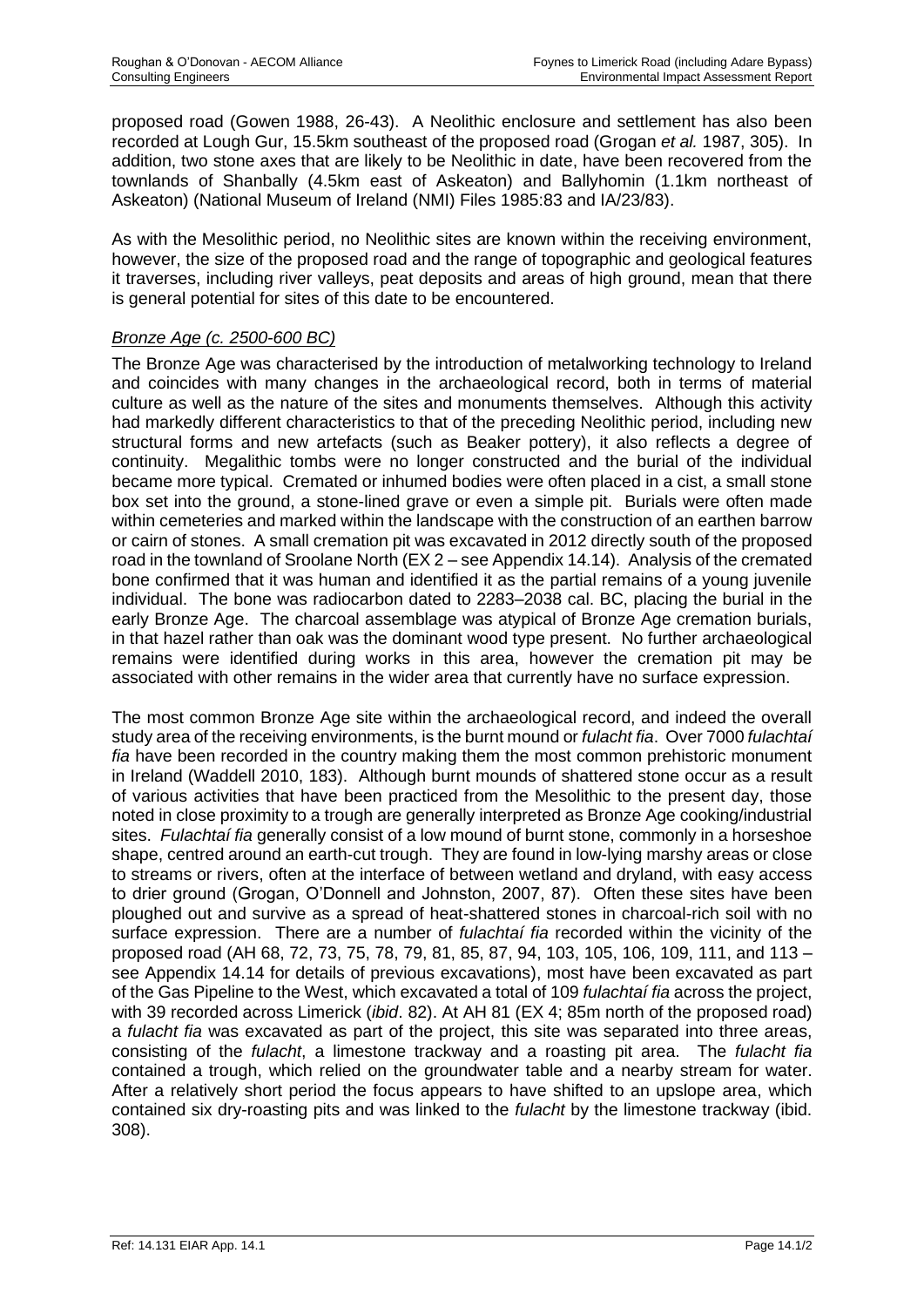Another common feature of the Bronze Age landscape is the standing stone, usually a single upright orthostat. They are known by various names including *gallán, dallán, leacht* and long stone (Power et. al. 1992, 45). Although it is thought that the standing stones were erected across a wide time span and had multiple functions they are most often associated with the Bronze Age. They are generally unworked stones and often have packing stones around their base providing additional support. A large number of standing stones are orientated on a north-east–south-west axis corresponding with those of other megalithic architecture, such as stone rows or circles (Ronan, Egan and Byrne 2009, 22). A wide variety of functions have been attributed to these stones, such as burial markers and route or territorial markers. More recent stones have been erected as scratching posts for cattle. A standing stone is recorded c. 55m south of the proposed road (AH 51) at Rathkeale.

A previously unrecorded standing stone is located in the townland of Ardaneer (CH 102), within the proposed road boundary, although it is thought this is more likely to represent a scratching post or gate post rather than a prehistoric monument.

The LiDAR survey carried out for the proposed road has identified a relict field system (LI 7) which extends from the proposed road to c.125m west of the proposed road boundary in the townland of Ardaneer, which may have prehistoric origins, though this would need to be confirmed by intrusive investigations. A large D-shaped enclosure (LI 25) located in the townland of Rincullia may partially extend into the proposed road boundary and may be of prehistoric date. As with LI 7 however, this would need to be confirmed by intrusive investigations.

#### *Iron Age (c. 600 BC- AD 500)*

There is increasing evidence for Iron Age (c. 600 BC – AD 500) settlement and activity in recent years as a result of development-led excavations. There are two phases of the Iron Age in Ireland, the Hallstatt and the La Tène, which are associated with distinct artwork and metalwork. Whilst the Shannon as a route way was known to Ptolemy in the second century AD (O'Sullivan 2001, 4), there is very little in the way of recorded Iron Age activity within the receiving environment of the proposed road. Sites, including burial evidence, have been identified within the wider area, including Ballysimon 1, Rathbane South and Coonagh West 4 that were excavated as part of the Limerick Southern Ring Road (Bermingham *et al.* 2013, 24). The NMI files also record that sherds of possible Roman pottery were recovered within the townland of Cloonreask to the southwest of Askeaton, during the 1960s (NMI 1961:275- 8).

A ring ditch with 14 deposits of cremated bone was excavated prior to construction of the N21 at Ballybronogue South. The recovery of a decorated bone artefact suggests an Iron Age date for the infilling of the ditch and deposition of the human remains ( $EX 17 - Appendix$ 14.14).

### **Early Medieval Period (AD 500–1169)**

During this period Ireland was not a united country but rather a patchwork of minor kingdoms all scrambling for dominance, with their borders ever changing as alliances were formed and battles fought. Kingdoms were a conglomerate of clannish principalities with the basic territorial unit known as a *túath*. Byrne (1973) estimates that there were likely to have been at least 150 kings in Ireland at any given time during this period, each ruling over his own *túath*. In Munster the *Eóganachta* formed the ruling dynasties until the middle of the 10th century. These kings were distributed strategically throughout the region and ruled over many tribal units.

During this often violent period, roughly circular defensive enclosures known as ringforts were constructed to protect farmsteads and these are considered to be the most common indicator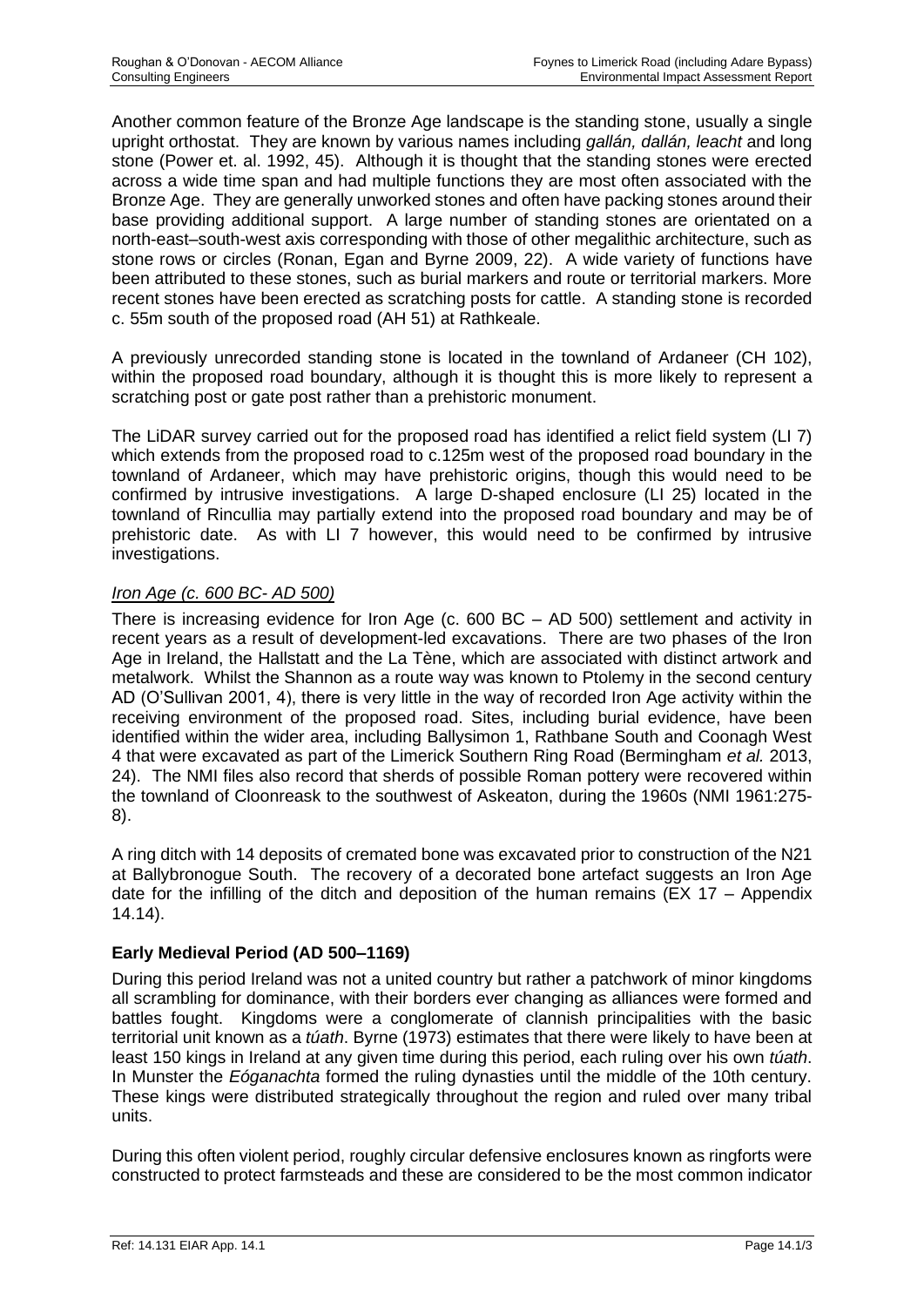of settlement during the early medieval period. One of the most recent studies of the ringfort (Stout, 1997) suggested that there are a total of 45,119 potential ringforts or enclosure sites throughout the island of Ireland. This figure has since been revised upwards to 'over 47,000 ringforts', while O'Sullivan et al suggest that there are 'at least 60,000 early medieval settlement enclosures on the island' (O'Sullivan et al., 2014). They are typically enclosed by an earthen bank and exterior ditch, and range from 25m to 50m in diameter. The smaller single-banked type of ringfort (univallate) was more likely to be home to the lower ranks of society while larger examples with more than one bank (bivallate/trivallate) housed the more powerful kings and lords. Ringforts were most likely occupied by extended and dispersed family units with the interiors containing features such as domestic dwellings, animal pens, food processing areas, hearths and souterrains (for storage and refuge). A mixed economy would have been practised which would have involved cereal growing and animal husbandry, in particular, dairying.

Evidence for settlement in the preceding Iron Age is rare across Ireland, therefore it can be said that the construction of such a high volume of ringforts in the early medieval period would have had a considerable impact on the Irish landscape.

Ringforts and potential ringforts - often recorded as enclosures - are the most common archaeological sites recorded within the receiving environment of the proposed road. Indeed, West Limerick has one of the highest ringfort densities in the country, at c. 1.52 per square kilometre (Stout 1997, 99).

Of the 122 archaeological sites within the receiving environment, a total of 28 are classed as ringforts (AH 2-4, 6, 8, 10-12, 15-16, 19, 22, 25-27, 29-30, 32-33, 37, 39, 52, 90, 96, and 119– 122), a further 35 as enclosures (AH 7, 9, 13, 20-21, 24, 31, 40-44, 46-49, 57-61, 62-66,84, 92, 97, 99, 102, 104, 108,114 and 118). These sites were used for both habitation and as stock enclosures. A crannog, a partially or entirely artificial island used as a dwelling place, is also located within the receiving environment (AH 34) and may date to the early medieval period. During the course of the present assessment a significant number of additional sites that are likely to date to the early medieval period have been identified through LiDAR analysis (detailed below). Of the 28 ringforts within the receiving environment, three ringforts (AH 4, 8 and 39) and seven enclosures (AH 7, 24, 40, 58, 60, 62 and 64) are located within or partially within the proposed road boundary. Detailed information of the nature and survival of these monuments are given in Appendix 14.2 and information noted during the site inspection is given in Appendix 14.8 and 14.9.

The LiDAR survey identified an additional 59 possible ringforts/enclosures/cashels (LI 2–3, 5– 6, 8–11, 13–15, 17–18, 20–21, 23–29, 33–35, 38, 40–43, 47–49, 51, 54, 56, 59, 61–62, 65– 66, 69, 71–72, 75–80, 83, 84, 87 89–92, 94 and 97), together with 16 field systems (LI 1, 7, 19, 22, 31–32, 36, 39, 45, 62, 64,68, 85–86, 88and 95) within the receiving environment. Many of the features identified most likely relate to the early medieval and medieval occupation of the landscape, with two ringforts (LI 9 and 84) and ten enclosures (LI13, 16, 17–18, 29, 34, 40, 56, 62 and 76) located within the proposed road boundary.

This period was also characterised by the introduction of Christianity to Ireland. The new religion was a catalyst for many changes, one of the most important being literacy. The church created impressive tomes in their official language, Latin. Examples of these include the Book of Kells and the Book of Durrow as well as other works such as The Annals, which were an account of the history of the church and other significant events. Monasticism was known in St. Patrick's time but it was not until the 6th and 7th centuries that the famous monastic houses such as Glendalough, Bangor, Clonfert, Clonard, Clonmacnoise and Durrow were founded. The most significant early medieval ecclesiastical foundation within the wider landscape is located at Mungret, c. 6km northeast of the eastern end of the proposed road.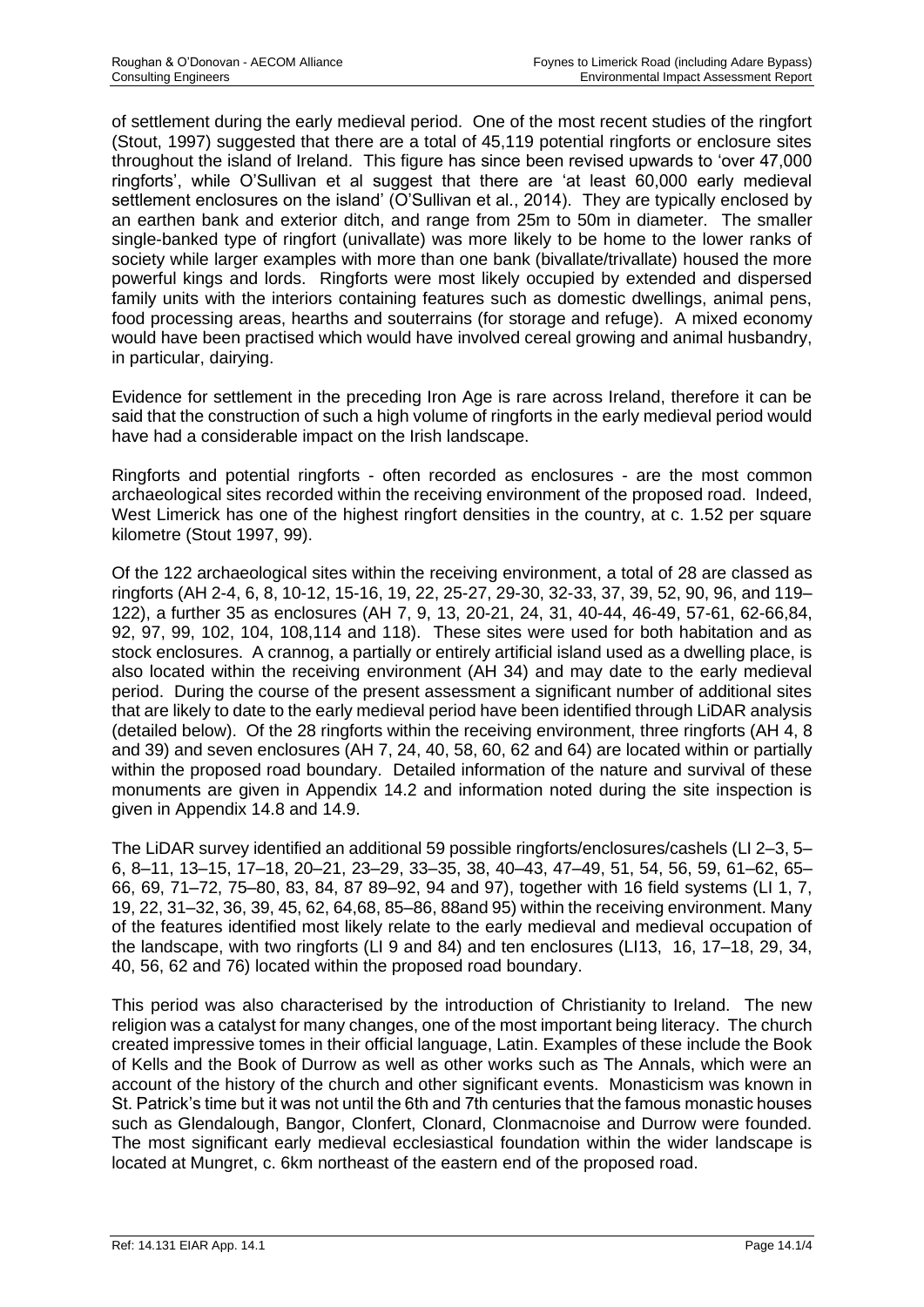It was during the latter part of this period that attacks by the Norse on the lower Shannon area were recorded. The Annals of Clonmacnoise record that in AD 843 Foranan, Primate of Armagh, was taken hostage by the Vikings and held on their ships in Limerick (Lenihan 1866, 5). The location of the Norse settlement in the following century is notable as the lowest fording point of the River Shannon, at the head of the tidal reach (O'Rahilly 1988, 141). The Norse fortified a settlement on the southern part of an island bounded by the west by the Shannon and all other sides by the Abbey River. Later known as "Kings Island", this naturally defended location had the double advantage that it was navigable from the sea and was presumably a crossing point over the Shannon. This provided the Vikings with a secure base from which raids could be conducted along the river upstream of Limerick (ibid, 141). Coonagh, to the west of the King's Island, was also described as an ancient fishing village of Viking origin, although to date no archaeological evidence for this exists (Spellissey, 1998, 316).

### **Medieval Period (AD 1169-1600)**

The beginning of the medieval period was characterised by political unrest that originated from the death of *Brian Borumha* in 1014. *Diarmait MacMurchadha*, deposed King of Leinster, sought the support of mercenaries from England, Wales and Flanders to assist him in his challenge for kingship. Norman involvement in Ireland began in 1169, when Richard de Clare and his followers landed in Wexford to support *MacMurchadha*. Two years later de Clare (Strongbow) inherited the Kingdom of Leinster and by the end of the 12th century the Normans had succeeded in conquering much of the country (Stout & Stout 1997, 53).

At the Council of Oxford in 1177 King Henry II initially granted the kingdom of Limerick to three courtiers and then to Philip de Braose, although the grant was premature as the area was not under Anglo-Norman control in 1197 (Keegan, 2005, 20). The Anglo-Normans arrived at Limerick in 1175; however, they were forced to withdraw in 1176, and did not succeed in occupying the town until 1190 (Lee 1997, 19). Prince John granted Limerick a charter seven years later, declaring that the citizens would have all the liberties and free customs through all Ireland that were enjoyed by the citizens of Dublin (ibid, 24). Several early sources state that during the early 13th century King John instructed that a castle should be erected (King John's Castle) along with a bridge (Thomond Bridge) within the English town of the settlement (Wiggins 2000, 16). However, there are references to a castle within Limerick in 1202 and it is possible that this refers to the earlier ringwork, which was constructed by the Norman garrison in 1175 (Wiggins 2016, 3). The 12th century ringwork ditch was identified during excavations at the castle in 1990-91, beneath the 13th century masonry (Wiggins 2000, 17).

Five medieval castles are recorded within the receiving environment (AH 1, 17, 23, 69, and 91) as well as a number of medieval remains in Adare Village, including a church, graveyard and chapel (AH 53, 54 and 56). Full details of these monuments are given in Appendix 14.2.

There are a number of other medieval towns located within the vicinity of the proposed road. These include Askeaton, Adare (AH 117), Rathkeale (AH 116) and the smaller settlement of Clonshire (AH 89), with the settlements of Shanagolden and Mungret located within the wider landscape. It should be noted that the medieval borough of Clonshire has no known location, although the earliest references to burgages (agricultural plots to the rear of houses) date to 1252 (Westropp 1906-7, 219) and it is thought the borough may be located in close proximity to Clonshire Castle (AH 69).

The cantred of Rathkeale and Askeaton was granted to Hamo de Valognes in 1199, with the principal town being located at Askeaton. The castle at Askeaton is located on a naturally defensive island in the River Deel and the earliest reference to the establishment of a castle is 1199 (Keegan, 2005, 23). The town is thought to have been incorporated as a borough in 1300 and a Franciscan Friary was established there in c. 1400 (Ibid. 23-24). This cantred had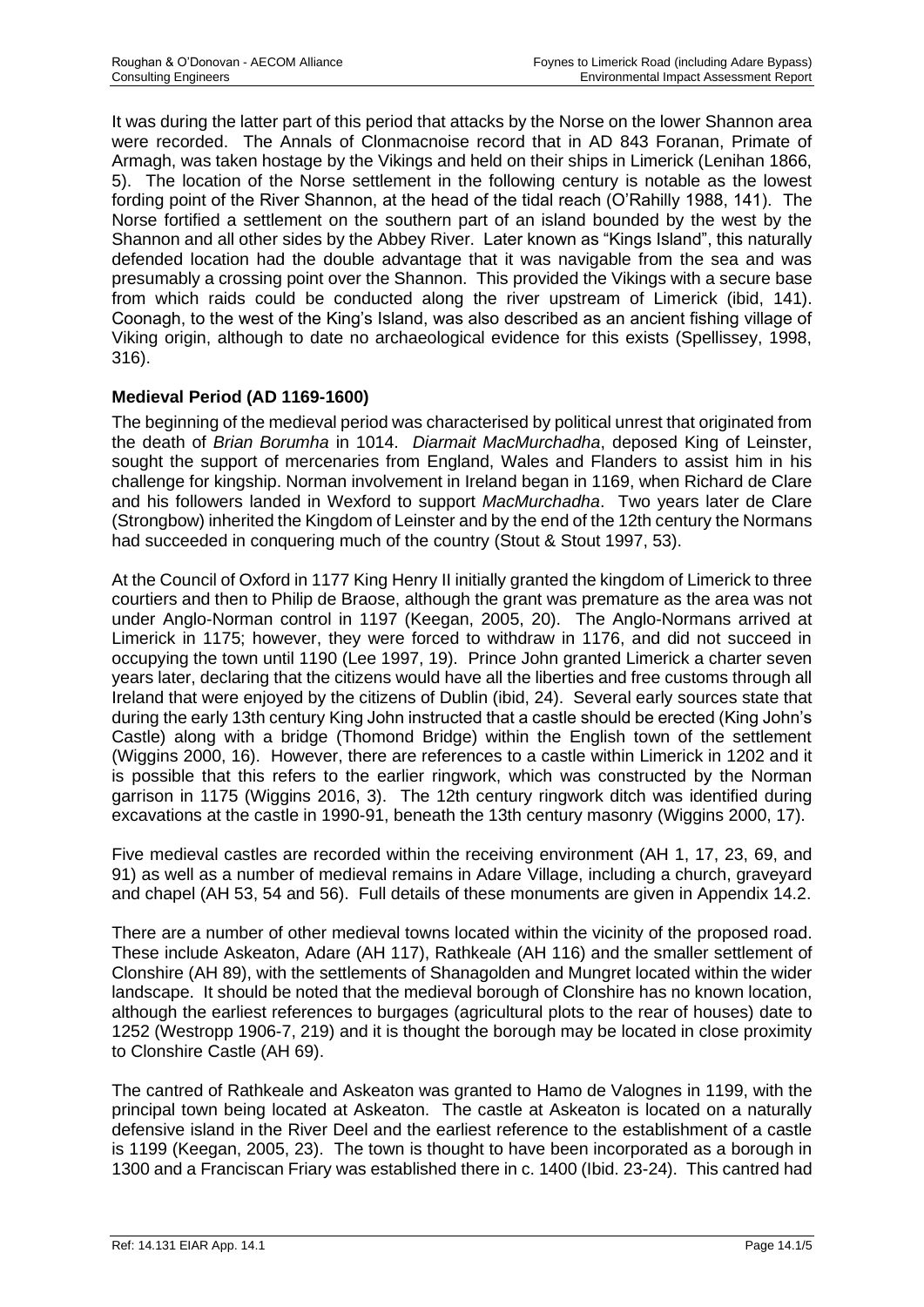three manors: Rathkeale, Croagh and Clonshire, all of which are located within the receiving environment. Little is known about the settlement of Clonshire (AH 89) and it is thought that it may have grown up around the castle (AH 69) and medieval parish church (Ibid. 24). As with Clonshire, little is known about the medieval settlement of Croagh. It is thought the settlement was centred about the church, which has survived, but no elements of the original borough layout are visible (ibid.). The settlement at Rathkeale attained borough status by 1300, with an Augustinian priory founded there in the early 13th century (ibid.)

The proposed road is located to the north of Adare Village, which contains multiple medieval sites. Desmond Castle (AH 91), 199m to the south of the proposed road, dates to the 13th century and formed part of the estates belonging to the Geraldines of Kildare, after it was passed to Maurice Fitzgerald through marriage in 1266 (Dunne 2007, 155). During the 16th century it was confiscated by the crown due to the rebellion of the tenth Earl and given over to the Earls of Desmond. The Desmond's held it for only 42 years before it reverted again to the Earls of Kildare (ibid, 156). The castle was constructed on the northern bank of the River Maigue, in order to defend the ford across the river.

The village of Adare (AH 117) was established within the environs of the Castle, although the exact location of the settlement is unclear. The village was re-located to the south of the River Maigue and both are defined by the Architectural Conservation Area (BH 35).

The presence of the castle and the wealth of the Earls of Kildare resulted in the foundation of three religious houses at Adare. The first foundation was possibly made in 1230 by Lord Ossory and consisted of a Trinitarian Priory, thought to be the only one to have survived in Ireland (Harbison 1992, 214). This order of friars was founded in France, following the Crusades, with the main purpose of raising ransom money in order to rescue Christian captives taken during the wars [\(www.buildingsofireland.ie\)](http://www.buildingsofireland.ie/). The monastery was suppressed during the reign of King Henry VIII but repaired and enlarged in the mid-19th century. The building is now called the "Holy Trinity Abbey" and is used as the local Roman Catholic Church (ibid.).

The second foundation took place during the early 14th century, when an order of Augustinians established a house to the west of the castle (Harbison 1992, 216). The house was damaged after the reign of Henry VIII but was repaired and renovated during the early part of the 19th century. The building has been used as the local Protestant Church (Church of Ireland) since the early 19th century [\(www.buildingsofireland.](http://www.buildingsofireland/)ie). The third foundation took place in 1464, when the 7th Earl of Kildare founded a Franciscan House to the southeast of the castle (Harbison 1992, 214). The ruins of the abbey are extensive and were later incorporated into the demesne landscape associated with Adare Manor.

Askeaton, located to the south of the proposed road, is another town of medieval origin, which contains two impressive medieval sites: Askeaton Castle at the centre of the town and the Franciscan Friary to the immediate south of the existing bypass. In 1199 the castle was founded on an island in the River Deel by the Anglo-Normans under William de Burgo (Keegan 2005, 23). The existing ruined tower is dated 15th century but replaced an earlier tower on the site (Harbison 1992, 216). During the 14th century Askeaton became part of the Desmond lands and they were to hold it as one of their principal residences for two centuries (ibid, 217). The Franciscan Friary was founded c. 1400 by Gerald, the fourth earl of Desmond (Gwynn and Hadcock 1970, 242). Much of the current building dates to 1420-40. In 1579 the friary was plundered and its inhabitants killed. However, it was later revived and was in use until the early 18th century (Harbison 1992, 217). Despite the importance of the settlement at Askeaton, there is no definite evidence that the town was enclosed by walls (Thomas 1992, 3).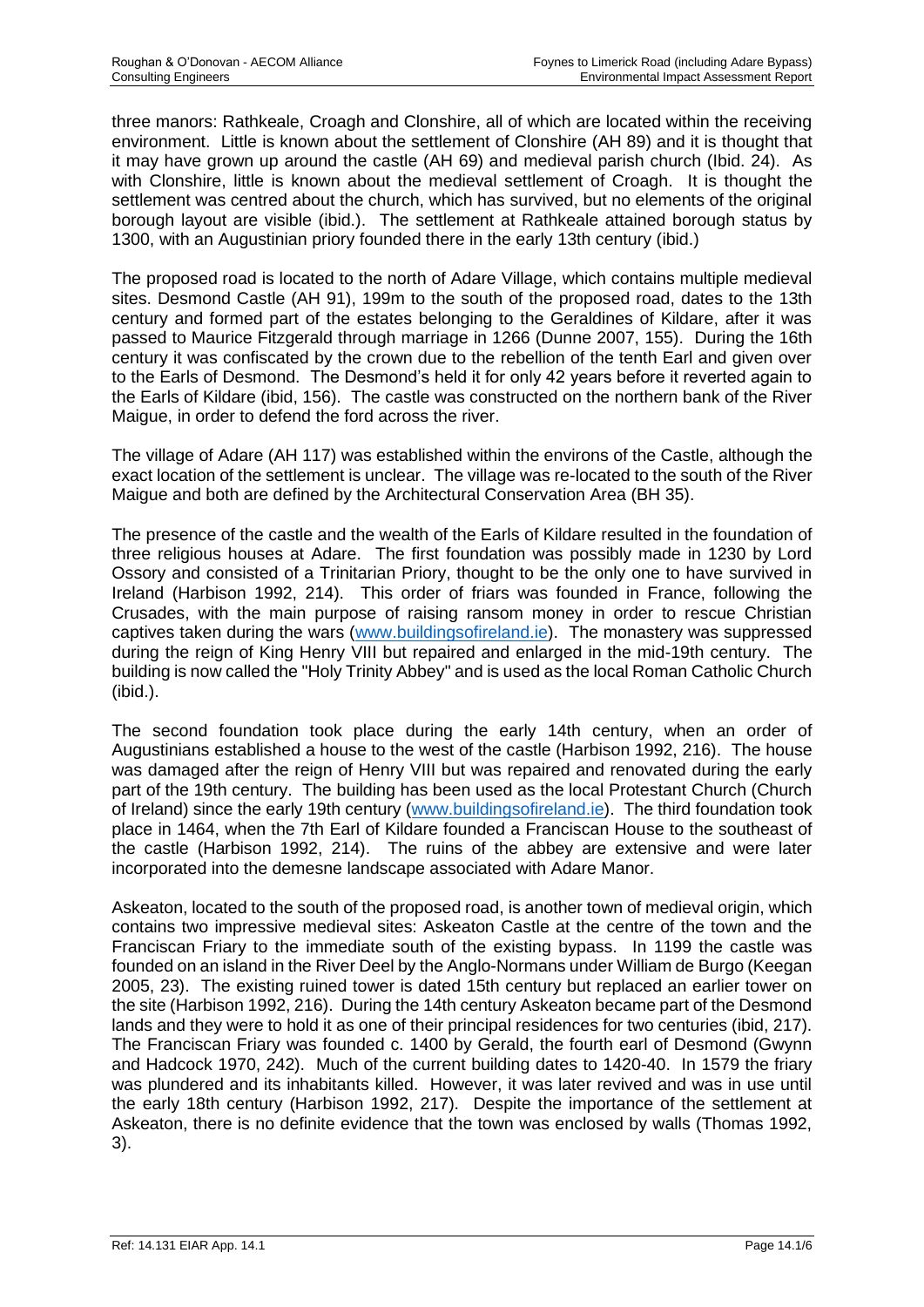Rathkeale (AH 115) is located to the south of the proposed road and is a bridging point on the River Deel. After the arrival of the Normans, Rathkeale formed part of the lands granted by King John to Hamo de Valognes in 1199 (Keegan 2005, 23). In the early 13th century an Augustinian priory was established in the town. It appears to have then been held by the Waspayl family during the first half of the 13th century (Westropp 1906-7, 213). The settlement had attained borough status by 1300 as it is recorded as having contributed 40 shillings to the crown as part of a subsidy required for the Scottish War (Martin 1981, 48).

A potential medieval moated site (LI 57) has been identified through LiDAR analysis in the townland of Kilknockan, with the results of the geophysical survey giving further detail of the site (M-39; Appendix 14.5). Moated sites represented the dispersed settlement within medieval manors and due to their morphology, can survive well in the landscape. Moated sites appear as rectangular areas enclosed by a damp or waterfilled ditch. Although the potential example at LI 57 does not possess obvious ditch features visible above ground, evidence for these likely survives below ground as identified on the geophysical survey (*ibid*.). These site types are thought to represent the remains of isolated defended homesteads, there is a distinct absence of any mention of moated sites in medieval texts which indicates they were not directly connected to medieval lords (Keegan, 2005, 35). Another moated site is located at AH 45, in the townland of Gorteen, directly south of the existing N21. The site measures approximately 34m x 44m and is located on the banks of the South Ballybronoge stream, 350m east of the River Mondellihy in the medieval manor of Adare. Part of this site was excavated prior to the construction of the N21 (EX 16 - see Appendix 14.14).

### **Post-Medieval Period (AD 1600-1900)**

The 17th century in County Limerick, as with other parts of the country, was characterised by two particular conflicts - the Irish Confederate Wars (1641–53) and the Williamite War (or War of the Two Kings; 1688–91). In 1651 a protracted siege by Cromwell's forces left Limerick City besieged with famine, pestilence and death. The city finally surrendered with a death toll of five thousand inhabitants. The Williamite Wars of the late 17th century saw the reactivation of the city mint to finance James II's campaign. Gun money was minted in Dublin and Limerick, allegedly from the brass of old cannons, hence its name. The city withstood attacks by Williamite forces throughout 1690 and 1691, becoming the last Jacobean stronghold to repel William's army. After the slaughter of 600 inhabitants who had become trapped outside the city walls and the failure of French reinforcements to arrive, Patrick Sarsfield signed the Treaty of Limerick in October 1691 (Spellissy 1998, 58).

With the onset of the 18th century, the political climate settled and this saw a dramatic rise in the establishment of large residential houses around the country, including within the receiving environment. This was largely due to the fact that after the turbulence of the preceding centuries, the success of the Protestant cause and effective removal of any political opposition, the country was at peace. The large country house was only a small part of the overall estate of a large landowner and provided a base to manage often large areas of land that could be dispersed nationally. During the latter part of the 18th century, the establishment of a parkland context (or demesnes) for large houses was the fashion.

Although the creation of a parkland landscape involved working with nature, rather than against it, considerable construction effort went into their creation. Earth was moved, field boundaries disappeared, streams were diverted to form lakes and quite often roads were completely diverted to avoid travelling anywhere near the main house or across the estate. Major topographical features like rivers and mountains were desirable features for inclusion into, and as a setting, for the large house and parkland. A total of eighteen designed landscapes have been identified within the receiving environment of the proposed road and these are detailed in Appendix 14.7. Of these, eleven are associated with a principal structure that is listed as protected within the Limerick County Development Plan, and one is proposed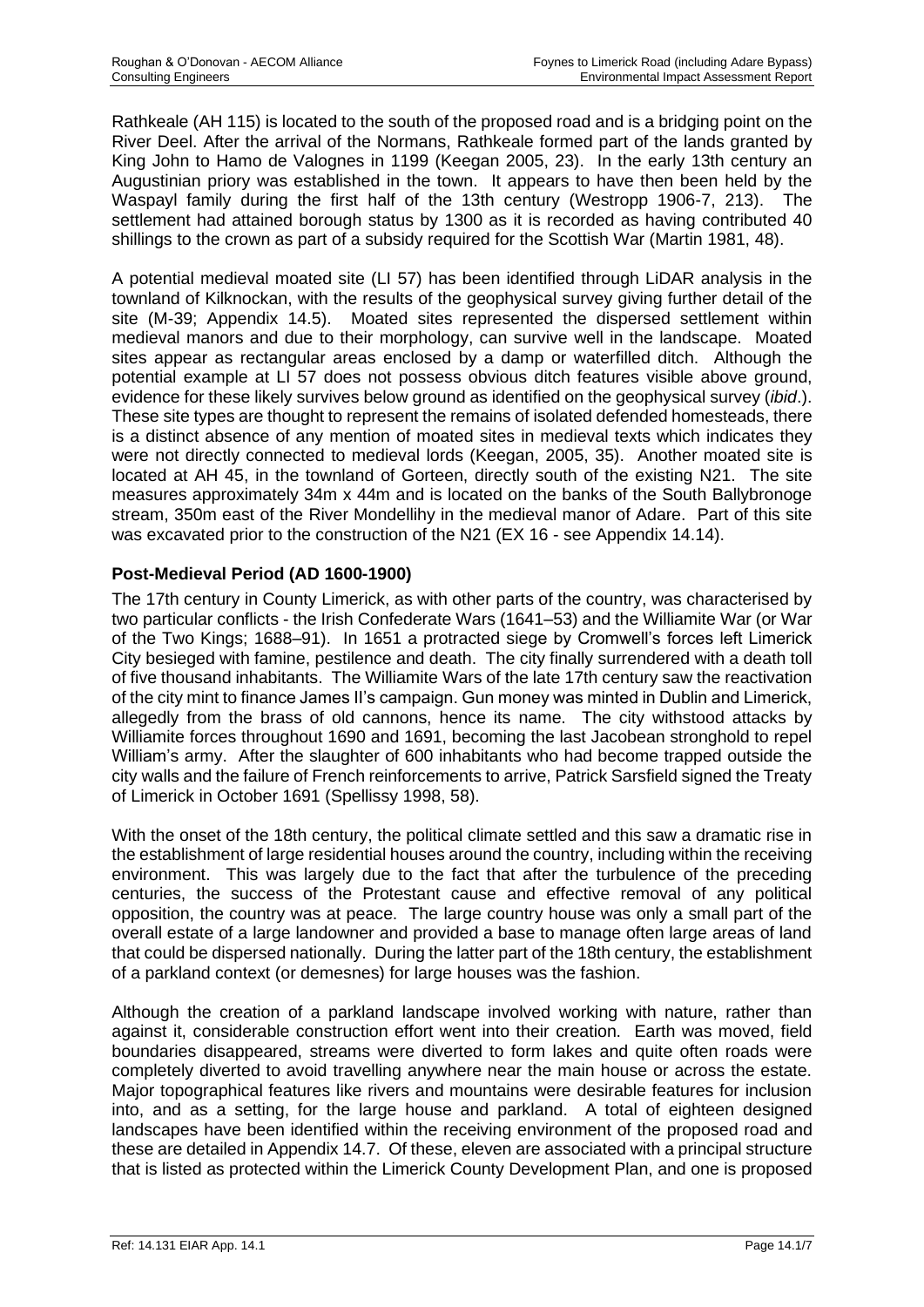for entry in the record of Protected Structures. The landscapes are shown as shaded 'demesne' landscapes on the first edition OS mapping and are illustrated on Figure 14.1 – 14.23

The landscapes, which can vary greatly in size, often possess specific features, such as long driveways, gate lodges, stately entrances, walled gardens, bodies of water and belts, avenues and stands of deciduous and specimen trees. The demesnes in the receiving environment include Ballyclogh House demesne (DL 1), Ballycullen House demesne (DL 2), Wellmount House demesne (DL 3), Nantinan House demesne (DL 4), Stoneville House demesne (DL 5), Smithfield House demesne (DL 6), Clonshire Lodge demesne (DL 7), Curraghbridge House demesne (DL 8), Ballycarrane House demesne (DL 10), Ballybronoge South demesne (DL 11), Grove House (DL 12), Monearla Cottage (DL 13), Fort Etna demesne (DL 14), Attyflin House demesne (DL 15), Corgrig House demesne (DL 16), Mondellihy House demesne (DL 17) and Newborough House demesne (DL 18). Also located within the receiving environment is the demesne surrounding Adare Manor (DL 9), which is also an Architectural Conservation Area.

The earliest built heritage assets from the post-medieval period within the receiving environment date to the late 18th century, with Ballycullen House (BH 20) built in 1760 and Smithfield House (BH 4) built in 1780. Both are associated with demesnes (DL 2 and 6), with Ballycullen demesne surviving well, while Smithfield demesne has changed somewhat since its establishment.

From the mid to late 19th century, the landowning classes began to slowly lose their grip on the thousands of acres of Irish landscape that formed a large part of their estates. The house and demesne were often only a small part of the visible wealth possessed by such families and their demise was brought about by a number of factors including The Famine (1845-1850); the Land Acts (1870–1909); the loss of a younger generation to the first world war (1914-1918) and the fight for independence by the Republicans (1919-1921). The lower classes resented the amount of land that was owned by the Anglo-Irish gentry and in 1922 the Land Commission was established. The purpose of the Commission was to purchase these estates (often for a greatly reduced price) so they could be re-distributed amongst the lower classes. As a result of this, many families became little more than upper class farmers and as a result many left Ireland to return to England. The large houses and demesnes were often left to decay with the houses often demolished for building materials and the demesnes subsumed back into the landscape. Within the receiving environment the houses of Ballyclogh demesne, Wellmount demesne and Ballybronoge demesne have been demolished or are in ruins, while the remaining houses at the other demesnes survive intact.

The remainder of the built heritage assets recorded in the County Development Plan and/or recorded by the NIAH date to the 19th century and consist of estate and farm houses and lodges (BH 2, 3, 6, 9, 11, 15, 19, 21, 22, 24, 29, 32, 33, 42, 45, 47 and 48) churches (BH 5, 10, 12, 17-18 31, 43 and 44), railway infrastructure (BH 1, 13, 16, 23, 39 and 46) and bridges (BH 8 and 14). Full details of these structures is given in Appendix 14.6.

Another characteristic of the post-medieval landscape are the vernacular buildings that represent the homes of farmers and workers. 'Vernacular architecture' is a term used to describe traditional buildings constructed using locally available materials and according to local/regional styles i.e. the homes and workplaces of the ordinary people. This is in contrast to formal architecture, such as the grand estate houses of the gentry, churches and public buildings, which were often designed by architects or engineers. Typically, the single-storied thatched cottage would be considered to represent the real vernacular style in Ireland. The majority of vernacular buildings are domestic dwellings, with one example being a Protected Structure (O'Neill's thatched cottage, BH 7). A review of all available historic mapping (Down Survey Barony Map of Limerick (1654 – 6) and Ordnance Survey 6" and 25" maps of Co.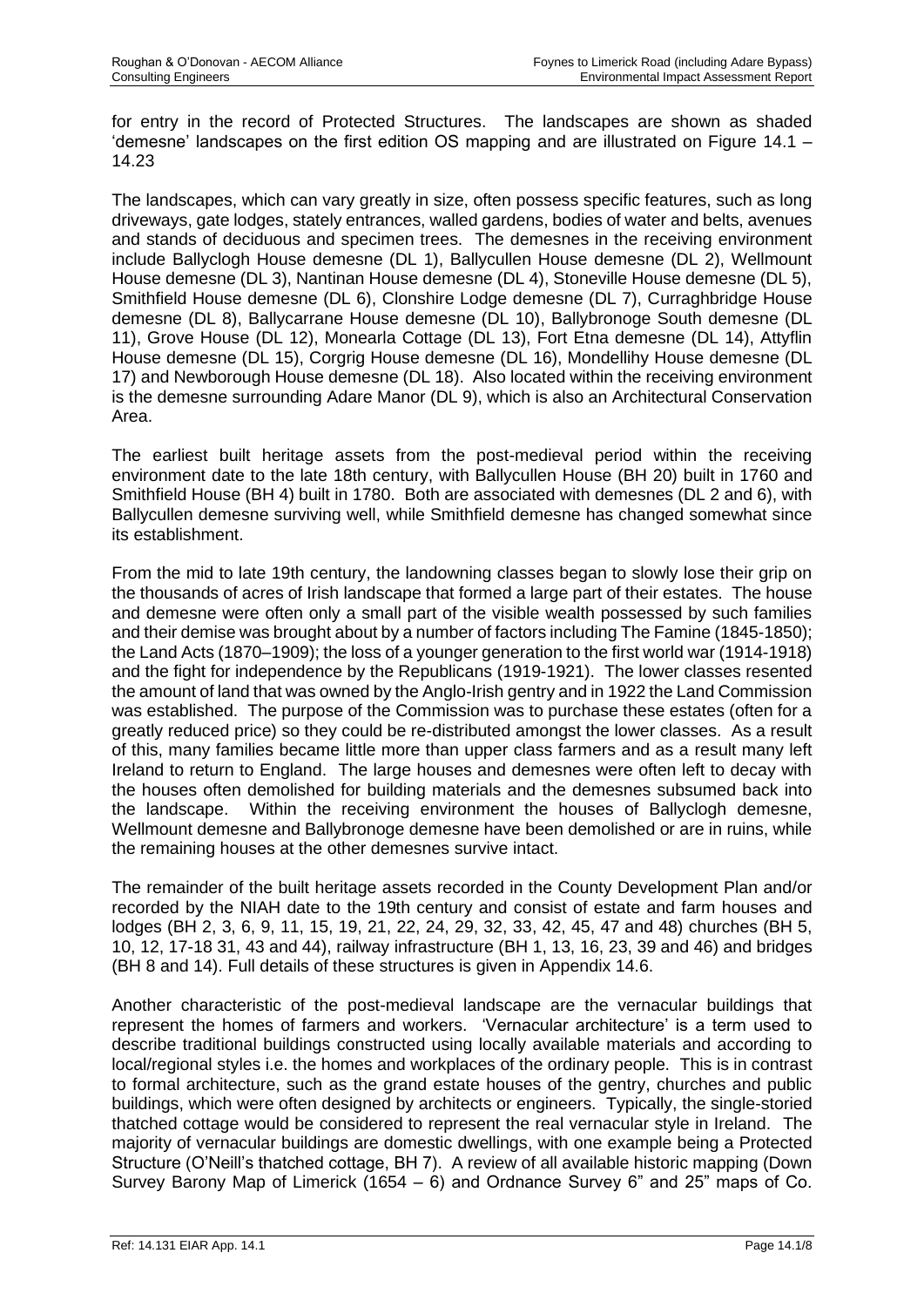Limerick (1841, 1897 – 1903, 1928 – 29) were reviewed in order to identify all examples of vernacular architecture within the receiving environment of the proposed road. Aerial photography (Ordnance Survey aerial photographs (1995, 2000, 2005), Google Earth coverage (2003–2018), Bing Maps and scheme specific orthophotos (2016) and site inspections were then used to verify the nature and extent of any surviving structures. Examples of other structures that fall into this category within the receiving environment include outbuildings, mills (CH 48), limekilns (BH 40; CH 21, CH 29, CH 31, CH 38, CH 46, CH 64), farmsteads, forges (BH 28) and gateposts (CH 105).

One of the most significant sites of post-medieval development within the receiving environment is the village of Adare. Adare, or Ath Dara is one of the earliest recorded place names in Ireland, it's first mention recorded in AD 485 as 'cath Atho Dara' (Limerick City and Council 2015, p. 51). While there are numerous medieval remains within the village, the 17th, 18th and 19th century development of the village is considered particularly important and this is reflected in its status as an Architectural Conservation Area (BH 35). Adare Manor was the former seat of the Earls of Dunraven. The house, located 1.17km south of the proposed road, was built in the early 19th century and retained some of the walls of the 17th-century structure. The original house was a "calendar house", which means a house that architecturally contains features that represent the numbers of days in a year (365 leaded windows), weeks in a year (52 ornate chimneys), seasons in a year (4 towers) and days in a week (7 stone pillars).

Begun in 1832, construction of the House provided work for the people from the village during the potato famine. The initial phase of construction was completed under master mason, James Connolly. Along the top of the building an extract of psalm 127:1 is made from carved stone: "Except the Lord build the house, then labour is but lost that built it". Adare village is an estate village which was developed by the Wyndham Quin family, the Earls of Dunraven. During the 18th century they built a short stretch of canal (BH 30) from the River Maigue to the centre of the village, along what is now Station Road (Adare Local Area Plan 2015 - 2021, p.51). The planned village developed throughout the 19th century and the Architectural Conservation Area which encompasses the village and demesne has been defined in order to protect the special character of the area. The terraced thatched cottages are one of the most iconic elements of the village and are located c.800m south of the proposed road. The 19th and early 20th century core of the village, to the west of the thatched cottages, is dominated by shops, pubs and other services and is also located c. 820m south of the proposed road. The intervening land is dominated by modern housing developments which screen the village form the proposed road.

The demesne associated with Adare Manor covers an area of c.355ha and extends to the north of the Manor House, abutting the southern extent of the proposed link road which will join the existing N21 to the proposed road. Much of the eastern half of the demesne, including the northern area, is now a golf course. The main features of the demesne are largely present, with the riverside setting, woodlands, the Manor and outbuildings, avenues and gate lodges, pleasure grounds and walled gardens all contributing considerably to the character and special interest of the demesne (Adare Local Area Plan 2015 - 2021, p.52).

A review of all available historic mapping (Down Survey Barony Map of Limerick (1654 – 6) and Ordnance Survey 6" and 25" maps of Co. Limerick (1841, 1897 – 1903, 1928 – 29) has shown that landscape of the receiving environment during the post medieval period was primarily a rural, farmed landscape with a dispersed settlement pattern. Nucleated settlement was limited to the towns and villages detailed above. Field patterns at the west and centre of the proposed road were more irregular during the mid-19th century, as depicted on the 1st edition OS maps of 1841, while those at the eastern end of the proposed road, between Rathkeale and Adare were more regular. By the time of publication of the 25" map in 1897 – 1903 more regular field divisions had been established across much of the receiving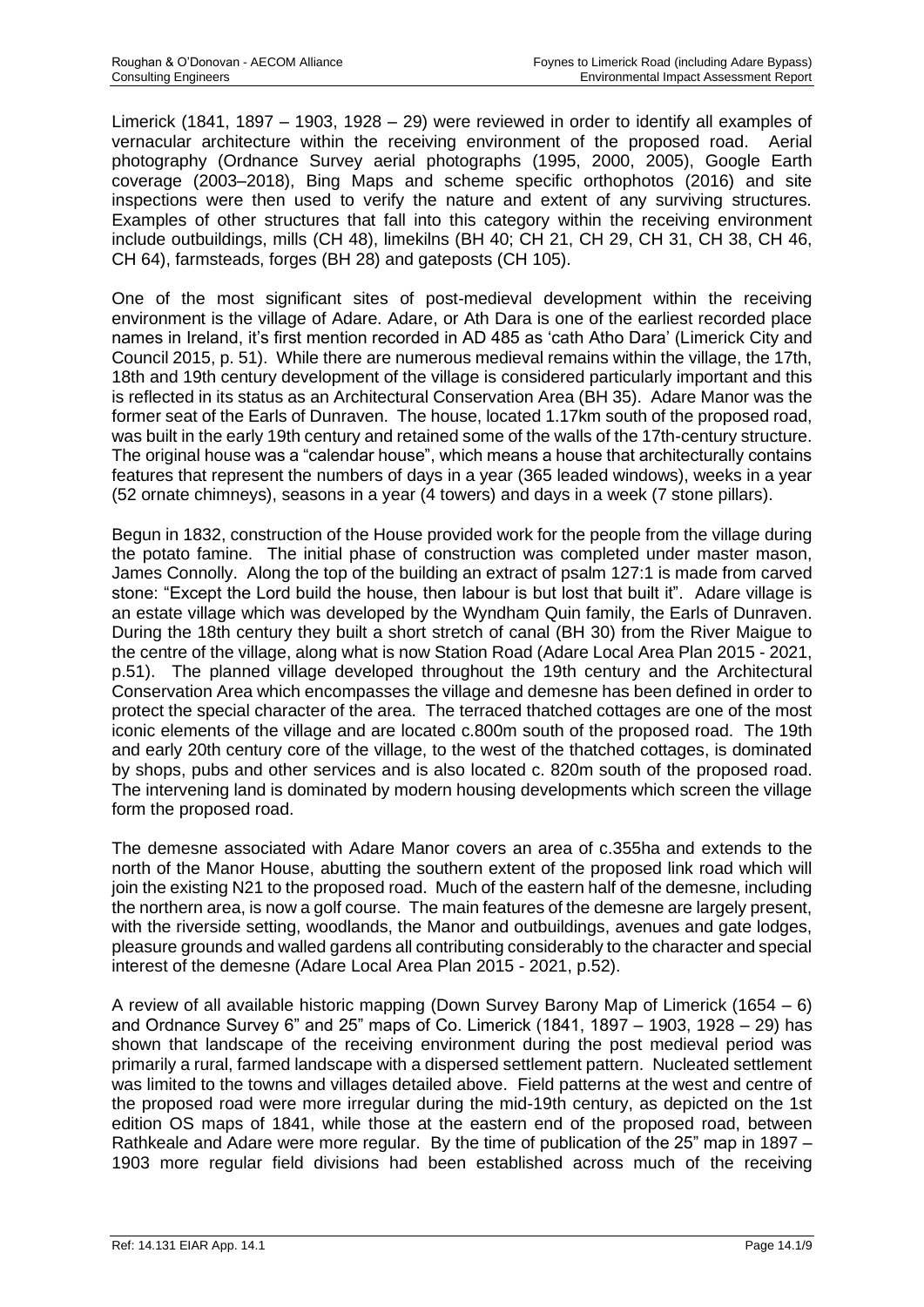environment. As mentioned above, all potential cultural heritage features depicted on historic mapping have been included as Cultural Heritage assets within the EIAR chapter.

#### **Modern (21st century)**

Historic monuments dating to the 20th century are represented by built heritage structures, specifically those relating to World War II. Three pill boxes located within the receiving environment are Protected Structures (BH 25-27), while a further 7 (CH 103, 104, 106, 107, 122, 123, and 124) were identified during the site inspection, with details of each given in Appendix 14.8 and Appendix 14.9. In addition to these, a further six pill boxes are located outside of the receiving environment and are also Protected Structures. These pillboxes are located in the townlands of Cloonreask, Moig South and Aghalacka, all in the vicinity of Askeaton.

Although Ireland remained a neutral country throughout World War II, a number of measures were taken to defend the country, should an invasion occur. A number of pill boxes were constructed as a defensive measure, with ten examples recorded within the receiving environment. Other examples are also recorded in the south east of the country, in counties Wicklow, Wexford and Waterford (Osbourne 2008, p.87). In his description of Irish pillboxes, Osbourne (2008) does not mention those recorded in Co. Limerick, rather focusing on those in the southeast and in the Boyne valley. One installation in the region is noted, to the west of Tarbert Island, which was built in 1942, c. 18km west of the proposed road to defend the Shannon Estuary (ibid. 89). Those located within the receiving environment would also have served to protect the estuary and surrounding landscape during any potential invasion. The pillboxes within the receiving environment are defined by Osborne as being of 'DFW3/6' type, consisting of a single chamber with three or, more usually, four loopholes.

These examples of military infrastructure are rare across the country and serve as an example of modern cultural heritage features which represent an unusual and often under studied element of the history of Ireland.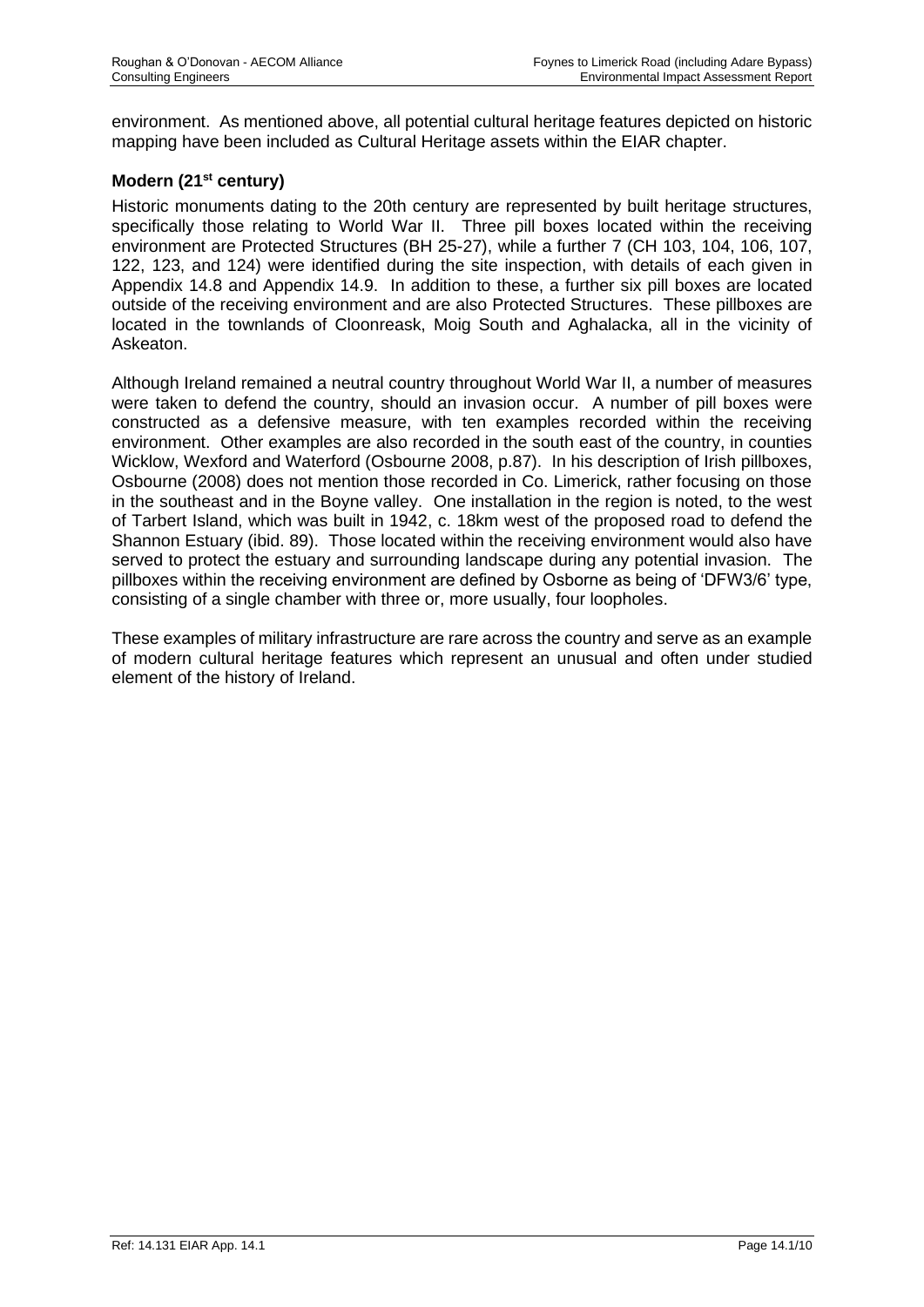#### **References**

Adare Local Area Plan 2015-2021 (amended May 2015). Prepared by Forward Planning Department, Limerick County Council. Limerick, Limerick County Council.

Bermingham, N., Coyne, F., Hull, G., Reilly, F. & Taylor, K., 2013. River Road: The Archaeology of the Limerick Southern Ring Road. Dublin, NRA (Scheme Monograph 14).

Byrne, F. J., 1973. Irish Kings and High Kings. London, Batsford.

Collins, T. and Coyne, F. 2006. 'As old as we felt' Archaeology Ireland, Vol. 20, No. 4, 21

Dunne, L., 2007 "Adare Castle: Raising Bridges and Raising Questions" in Manning, C., (ed) From Ringforts to Fortified House: Studies on castles and other monuments in honour of David Sweetman.155-170. Bray, Wordwell.

Gowen, M., 1988 Three Irish Gas Pipelines. New Archaeological Evidence in Munster. Dublin.

Wordwell, Grogan, E. O'Donnell, L. and Johnston, P. The Bronze Age Landscapes of the Pipeline to the West: An integrated archaeological and environmental assessment. Bray, Wordwell.

Grogan, E., Eogan, G., Rees, J., Butler, V, & Henderson, J 1987 'Lough Gur excavations by Seán P Ó Ríordáin. Further Neolithic and Beaker habitations on Knockadoon', Proceedings of the Royal Irish Academy, Vol. 87C, 299-506.

Gwynn, A., & Hadcock, R.N., 1970 Medieval Religious Houses: Ireland. London, Longman Harbison, P., 1992 Guide to National and Historic Monuments of Ireland. Dublin, Gill & Macmillan.

Keegan, M., 2005 "The Archaeology of Manorial Settlement in West County Limerick in the Thirteenth Century" In Lyttleton, J., & O'Keeffe, T., (eds) The Manor in Medieval and Early Modern Ireland. 17-39, Dublin, Four Courts Press.

Lee, D., (ed) 1997. Remembering Limerick: historical essays celebrating the 800th anniversary of Limerick's first charter granted in 1197 Limerick. Limerick Civic Trust in Association with FAS.

Lenihan, M., 1866. Limerick and its History and Antiquities, Ecclesiastical, Civil and Military from the Earliest Ages, with Copious Historical, Archaeological, Topographical and Genealogical Notes. Dublin, Hodges and Sons.

Martin, G., 1981 "Plantation Boroughs in Medieval Ireland, with a Hand List of Boroughs to c. 1500" In Harkness, D., & O'Dowd, M,. (eds) The Town in Ireland, 23-53. Belfast, Appletree Press.

O'Rahilly, C., 1988. Recent Research in Limerick City. Archaeology Ireland, Vol. 2, No. 4. 140-144.

O'Sullivan, A. McCormick, F. Kerr, T. and Harney, L. 2014 Early Medeival Ireland, 400–1100 AD. Dublin, Royal Irish Academy.

O'Sullivan, A., 2001. Foragers, Farmers & Fishers in a Coastal Landscape: An Intertidal Archaeological Survey of the Shannon Estuary. Dublin, Royal Irish Academy.